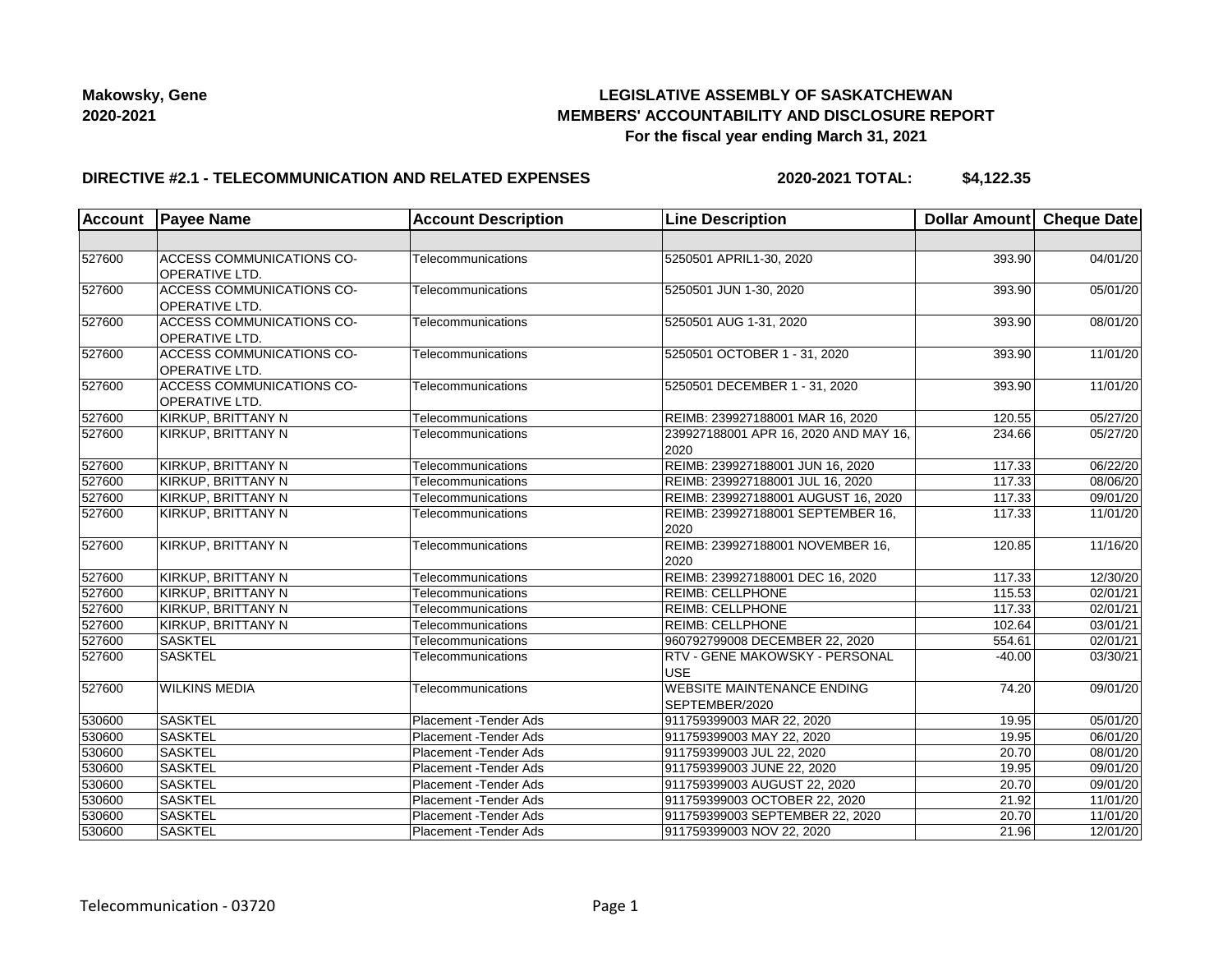# **LEGISLATIVE ASSEMBLY OF SASKATCHEWAN MEMBERS' ACCOUNTABILITY AND DISCLOSURE REPORT For the fiscal year ending March 31, 2021**

#### **DIRECTIVE #3.1 - MLA TRAVEL AND LIVING EXPENSES**

**2020-2021 TOTAL: \$788.20**

|        | Account Payee Name | <b>IAccount Description</b> | <b>Line Description</b>         | <b>Dollar Amountl Cheque Date</b> |          |
|--------|--------------------|-----------------------------|---------------------------------|-----------------------------------|----------|
|        |                    |                             |                                 |                                   |          |
| 541900 | IMAKOWSKY, GENE    | IElected Rep -Travel        | IMLA TRAVEL DEC 10-MAR 24, 2021 | 375.57                            | 03/31/21 |
| 541900 | IMAKOWSKY, GENE    | Elected Rep - Travel        | IMLA TRAVEL NOV 10-DEC 9. 2020  | 359.17                            | 03/31/21 |
| 541900 | IMAKOWSKY, GENE    | IElected Rep -Travel        | IMLA TRAVEL FEB 24-MAR 31, 2021 | 53.46                             | 03/31/21 |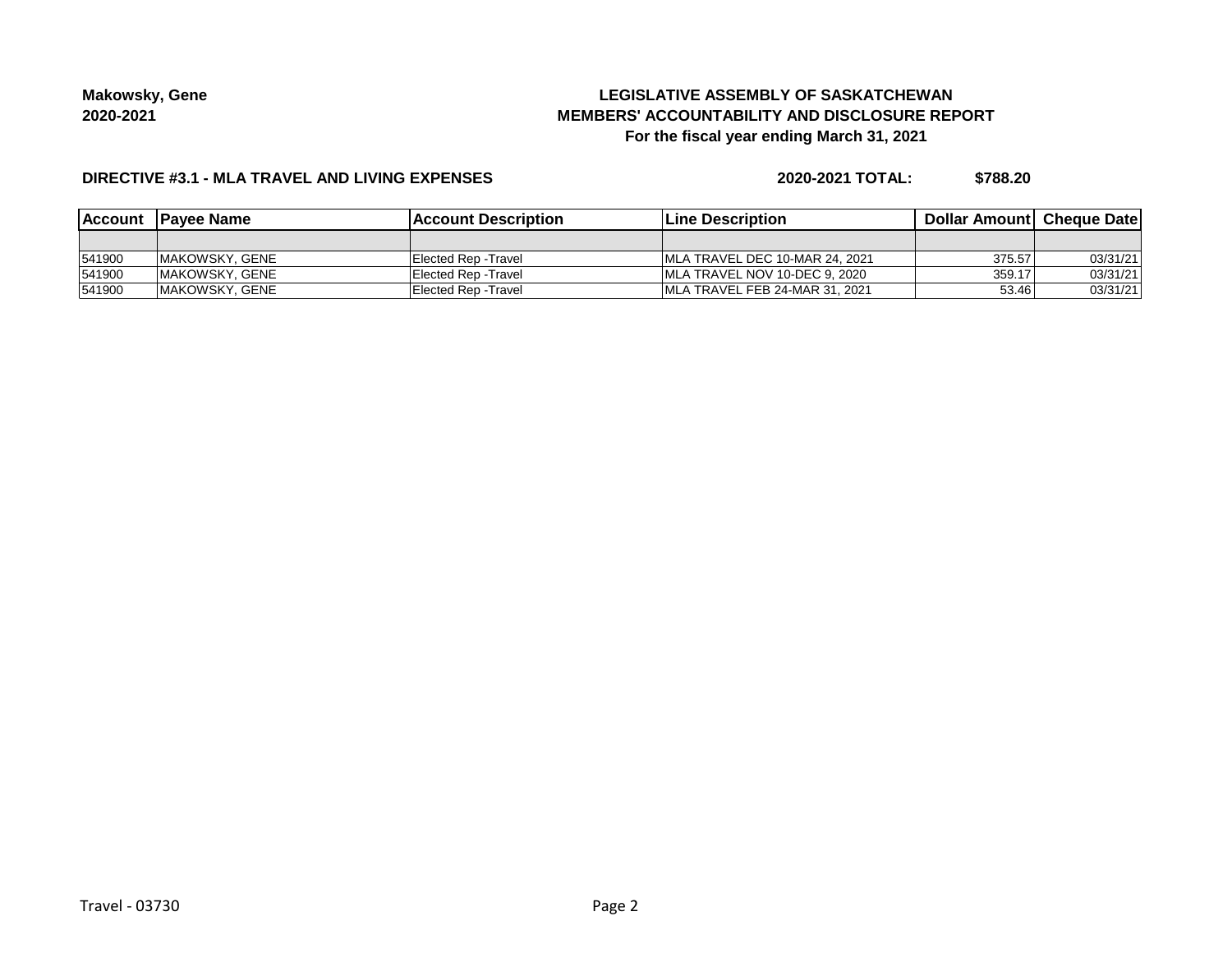## **LEGISLATIVE ASSEMBLY OF SASKATCHEWAN MEMBERS' ACCOUNTABILITY AND DISCLOSURE REPORT For the fiscal year ending March 31, 2021**

#### **DIRECTIVE #4.1 - CONSTITUENCY SERVICE EXPENSES**

**2020-2021 TOTAL: \$31,345.71**

| Account | <b>Payee Name</b>                       | <b>Account Description</b>                | <b>Line Description</b>                                      | Dollar Amount Cheque Date |          |
|---------|-----------------------------------------|-------------------------------------------|--------------------------------------------------------------|---------------------------|----------|
|         |                                         |                                           |                                                              |                           |          |
| 522000  | NASH PROPERTY INVESTMENTS INC.          | Rent of Ground, Buildings and Other Space | JAN 2021 MLA OFFICE RENT                                     | 2,200.00                  | 12/30/20 |
| 522000  | NASH PROPERTY INVESTMENTS INC.          | Rent of Ground, Buildings and Other Space | MLA OFFICE RENT DEPOSIT                                      | 2,200.00                  | 01/01/21 |
| 522000  | NASH PROPERTY INVESTMENTS INC.          | Rent of Ground, Buildings and Other Space | MARCH 2021 MLA OFFICE RENT                                   | 2,200.00                  | 03/01/21 |
| 522000  | WINNIPEG STREET BUSINESS CENTRE<br>LTD. | Rent of Ground, Buildings and Other Space | MAY 2020 MLA OFFICE RENT                                     | 2,184.73                  | 04/25/20 |
| 522000  | WINNIPEG STREET BUSINESS CENTRE<br>LTD. | Rent of Ground, Buildings and Other Space | JULY 2020 MLA OFFICE RENT                                    | 2,184.73                  | 06/07/20 |
| 522000  | WINNIPEG STREET BUSINESS CENTRE<br>LTD. | Rent of Ground, Buildings and Other Space | SEPT 2020 MLA OFFICE RENT                                    | 2,184.73                  | 08/14/20 |
| 522000  | WINNIPEG STREET BUSINESS CENTRE<br>LTD. | Rent of Ground, Buildings and Other Space | NOVEMBER 2020 MLA OFFICE RENT                                | 2,246.27                  | 11/01/20 |
| 522000  | WINNIPEG STREET BUSINESS CENTRE<br>LTD. | Rent of Ground, Buildings and Other Space | MAY, JULY, SEPTEMBER 2020 MLA<br><b>OFFICE RENT INCREASE</b> | 184.62                    | 11/01/20 |
| 522000  | WINNIPEG STREET BUSINESS CENTRE<br>LTD. | Rent of Ground, Buildings and Other Space | 2020 OPERATING COSTS                                         | 355.49                    | 02/01/21 |
| 522200  | <b>GOLD BUSINESS MACHINES LTD.</b>      | Rent of Photocopiers                      | <b>COPIER CHARGES</b>                                        | 83.16                     | 06/02/20 |
| 522200  | <b>GOLD BUSINESS MACHINES LTD.</b>      | Rent of Photocopiers                      | <b>COPIER CHARGES</b>                                        | 82.71                     | 08/01/20 |
| 522200  | <b>GOLD BUSINESS MACHINES LTD.</b>      | Rent of Photocopiers                      | <b>COPIER CHARGES</b>                                        | 80.28                     | 08/01/20 |
| 522200  | <b>GOLD BUSINESS MACHINES LTD.</b>      | Rent of Photocopiers                      | <b>COPIER CHARGES</b>                                        | 80.63                     | 08/01/20 |
| 522200  | <b>GOLD BUSINESS MACHINES LTD.</b>      | Rent of Photocopiers                      | <b>COPIER CHARGES</b>                                        | 82.48                     | 08/01/20 |
| 522200  | <b>GOLD BUSINESS MACHINES LTD.</b>      | Rent of Photocopiers                      | <b>COPIER CHARGES</b>                                        | 85.34                     | 09/01/20 |
| 522200  | <b>GOLD BUSINESS MACHINES LTD.</b>      | Rent of Photocopiers                      | <b>COPIER CHARGES</b>                                        | 79.74                     | 11/01/20 |
| 522200  | <b>GOLD BUSINESS MACHINES LTD.</b>      | Rent of Photocopiers                      | <b>COPIER CHARGES</b>                                        | 82.88                     | 11/01/20 |
| 522200  | <b>GOLD BUSINESS MACHINES LTD.</b>      | Rent of Photocopiers                      | <b>COPIER CHARGES</b>                                        | 63.60                     | 01/01/21 |
| 522200  | <b>GOLD BUSINESS MACHINES LTD.</b>      | Rent of Photocopiers                      | <b>COPIER CHARGES</b>                                        | 17.47                     | 01/01/21 |
| 522200  | <b>GOLD BUSINESS MACHINES LTD.</b>      | <b>Rent of Photocopiers</b>               | <b>COPIER CHARGES</b>                                        | 72.06                     | 02/01/21 |
| 522200  | <b>GOLD BUSINESS MACHINES LTD.</b>      | <b>Rent of Photocopiers</b>               | <b>COPIER CHARGES</b>                                        | 74.45                     | 03/01/21 |
| 522500  | HARVARD WESTERN INSURANCE               | Insurance Premiums                        | INSURANCE C700865634                                         | 391.14                    | 03/01/21 |
| 522700  | <b>SASKENERGY INCORPORATED</b>          | Utilities - Electricity and Nat Gas       | 24583408331 MAR 25, 2020                                     | 199.24                    | 05/01/20 |
| 522700  | <b>SASKENERGY INCORPORATED</b>          | Utilities - Electricity and Nat Gas       | 24583408331 MAY 26, 2020                                     | 62.57                     | 06/01/20 |
| 522700  | <b>SASKENERGY INCORPORATED</b>          | Utilities - Electricity and Nat Gas       | 24583408331 JULY 27, 2020                                    | 42.45                     | 08/01/20 |
| 522700  | <b>SASKENERGY INCORPORATED</b>          | Utilities - Electricity and Nat Gas       | 24583408331 SEPTEMBER 24, 2020                               | 59.88                     | 11/01/20 |
| 522700  | <b>SASKENERGY INCORPORATED</b>          | Utilities - Electricity and Nat Gas       | 2458340833 NOVEMBER 25, 2020                                 | 211.49                    | 01/01/21 |
| 522700  | <b>SASKPOWER CORPORATION</b>            | Utilities - Electricity and Nat Gas       | 510004171458 MAR 25, 2020                                    | 185.83                    | 05/01/20 |
| 522700  | <b>SASKPOWER CORPORATION</b>            | Utilities - Electricity and Nat Gas       | 510004171458 JULY 27, 2020                                   | 248.88                    | 08/01/20 |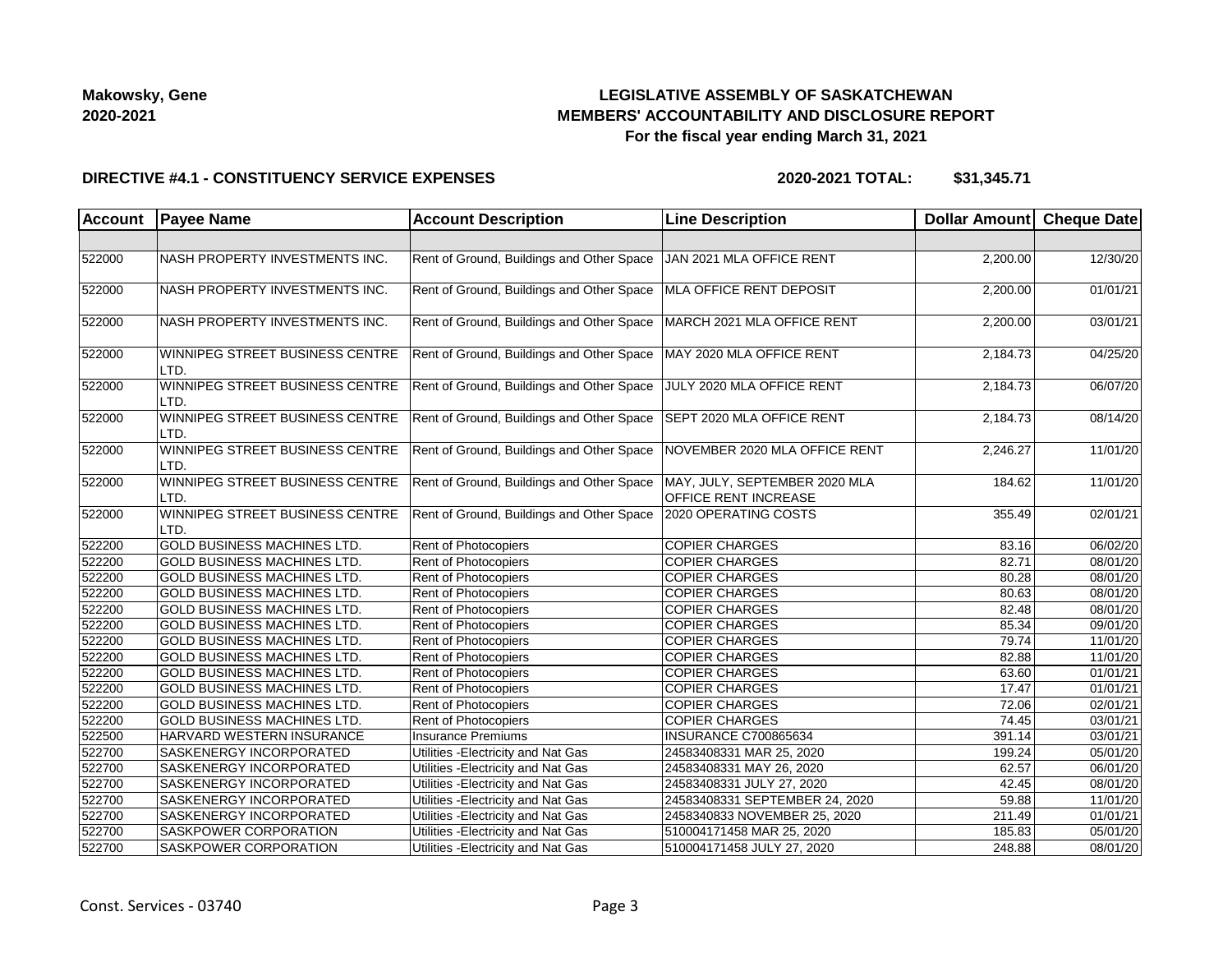## **LEGISLATIVE ASSEMBLY OF SASKATCHEWAN MEMBERS' ACCOUNTABILITY AND DISCLOSURE REPORT For the fiscal year ending March 31, 2021**

### **DIRECTIVE #4.1 - CONSTITUENCY SERVICE EXPENSES**

**2020-2021 TOTAL: \$31,345.71**

| <b>Account</b> | <b>Payee Name</b>                            | <b>Account Description</b>           | <b>Line Description</b>                       | Dollar Amount Cheque Date |                       |
|----------------|----------------------------------------------|--------------------------------------|-----------------------------------------------|---------------------------|-----------------------|
|                |                                              |                                      |                                               |                           |                       |
| 522700         | SASKPOWER CORPORATION                        | Utilities - Electricity and Nat Gas  | 510004171458 SEPTEMBER 24, 2020               | 188.73                    | 11/01/20              |
| 522700         | <b>SASKPOWER CORPORATION</b>                 | Utilities - Electricity and Nat Gas  | 510004171458 NOVEMBER 25, 2020                | 124.78                    | 01/01/21              |
| 524000         | WINNIPEG STREET BUSINESS CENTRE<br>LTD.      | Repairs                              | <b>REPAIR SERVICE</b>                         | 197.58                    | 11/01/20              |
| 525000         | <b>CORPORATE EXPRESS</b>                     | Postal, Courier, Freight and Related | OFFICE SUPPLIES/POSTAGE                       | 90.00                     | 11/01/20              |
| 525000         | PRAIRIE ADVERTISING DISTRIBUTORS<br>LTD.     | Postal, Courier, Freight and Related | <b>MAIL PREP</b>                              | 1,019.43                  | 09/01/20              |
| 529000         | ERWIN'S MOVING & DELIVERY LTD.               | <b>General Contractual Services</b>  | MOVING SERVICES                               | 540.00                    | 03/01/21              |
| 530300         | MARU GROUP CANADA INC.                       | Primary Research/Focus group         | AD HOC RESEARCH                               | 661.11                    | 06/01/20              |
| 530300         | MARU GROUP CANADA INC.                       | Primary Research/Focus group         | AD HOC RESEARCH                               | 661.11                    | 10/01/20              |
| 530300         | MARU GROUP CANADA INC.                       | Primary Research/Focus group         | AD HOC RESEARCH                               | 632.97                    | 03/01/21              |
| 530300         | MARU GROUP CANADA INC.                       | Primary Research/Focus group         | AD HOC RESEARCH                               | 632.97                    | 03/01/21              |
| 530500         | DEWDNEY EAST COMMUNITY<br><b>ASSOCIATION</b> | Media Placement                      | <b>ADVERTISING</b>                            | 50.00                     | 09/01/20              |
| 530500         | PATTISON OUTDOOR ADVERTISING LP              | Media Placement                      | ADVERTISING                                   | 325.00                    | 05/01/20              |
| 530500         | PATTISON OUTDOOR ADVERTISING LP              | Media Placement                      | <b>ADVERTISING</b>                            | 325.00                    | 05/01/20              |
| 530500         | PATTISON OUTDOOR ADVERTISING LP              | Media Placement                      | <b>ADVERTISING</b>                            | 325.00                    | 05/01/20              |
| 530500         | PATTISON OUTDOOR ADVERTISING LP              | Media Placement                      | <b>ADVERTISING</b>                            | 325.00                    | 05/01/20              |
| 530500         | PATTISON OUTDOOR ADVERTISING LP              | Media Placement                      | <b>ADVERTISING</b>                            | 325.00                    | 06/01/20              |
| 530500         | PATTISON OUTDOOR ADVERTISING LP              | Media Placement                      | ADVERTISING                                   | 325.00                    | 06/01/20              |
| 530500         | PATTISON OUTDOOR ADVERTISING LP              | Media Placement                      | ADVERTISING                                   | 325.00                    | 08/01/20              |
| 530500         | <b>PATTISON OUTDOOR ADVERTISING LP</b>       | Media Placement                      | <b>ADVERTISING</b>                            | 325.00                    | 08/01/20              |
| 530500         | PATTISON OUTDOOR ADVERTISING LP              | Media Placement                      | <b>ADVERTISING</b>                            | 325.00                    | 08/01/20              |
| 530500         | PATTISON OUTDOOR ADVERTISING LP              | Media Placement                      | <b>ADVERTISING</b>                            | 325.00                    | 08/01/20              |
| 530500         | PATTISON OUTDOOR ADVERTISING LP              | Media Placement                      | ADVERTISING                                   | 325.00                    | 09/01/20              |
| 530500         | PATTISON OUTDOOR ADVERTISING LP              | Media Placement                      | ADVERTISING                                   | 325.00                    | 09/01/20              |
| 530800         | <b>WESTERN LITHO LTD.</b>                    | Publications                         | <b>DROPCARDS - NO GST</b>                     | 987.92                    | 01/01/21              |
| 542000         | KIRKUP, BRITTANY N                           | Travel                               | C.A. TRAVEL SEPTEMBER 2020 -<br>FEBRUARY 2021 | 177.76                    | 03/01/21              |
| 550100         | <b>WESTERN LITHO LTD.</b>                    | <b>Printed Forms</b>                 | <b>GREETING CARDS- NO GST</b>                 | 132.50                    | 03/23/21              |
| 550100         | <b>WESTERN LITHO LTD.</b>                    | <b>Printed Forms</b>                 | <b>ENVELOPES-NO GST</b>                       | 238.50                    | 03/23/21              |
| 550100         | <b>WESTERN LITHO LTD.</b>                    | <b>Printed Forms</b>                 | <b>BUSINESS CARDS- NO GST</b>                 | 68.90                     | 03/23/21              |
| 550100         | <b>WESTERN LITHO LTD.</b>                    | <b>Printed Forms</b>                 | LETTERHEAD- NO GST                            | 132.50                    | 03/23/21              |
| 555000         | <b>CORPORATE EXPRESS</b>                     | Other Material and Supplies          | OFFICE SUPPLIES/POSTAGE                       | 79.17                     | 11/01/20              |
| 555000         | <b>CORPORATE EXPRESS</b>                     | <b>Other Material and Supplies</b>   | OFFICE SUPPLIES                               | 228.03                    | 01/01/21              |
| 555000         | <b>CORPORATE EXPRESS</b>                     | Other Material and Supplies          | OFFICE SUPPLIES                               | 73.85                     | $\overline{01/0}1/21$ |
| 555000         | <b>CORPORATE EXPRESS</b>                     | Other Material and Supplies          | OFFICE SUPPLIES                               | 28.59                     | 01/01/21              |
| 555000         | <b>CORPORATE EXPRESS</b>                     | Other Material and Supplies          | OFFICE SUPPLIES                               | 48.75                     | 03/01/21              |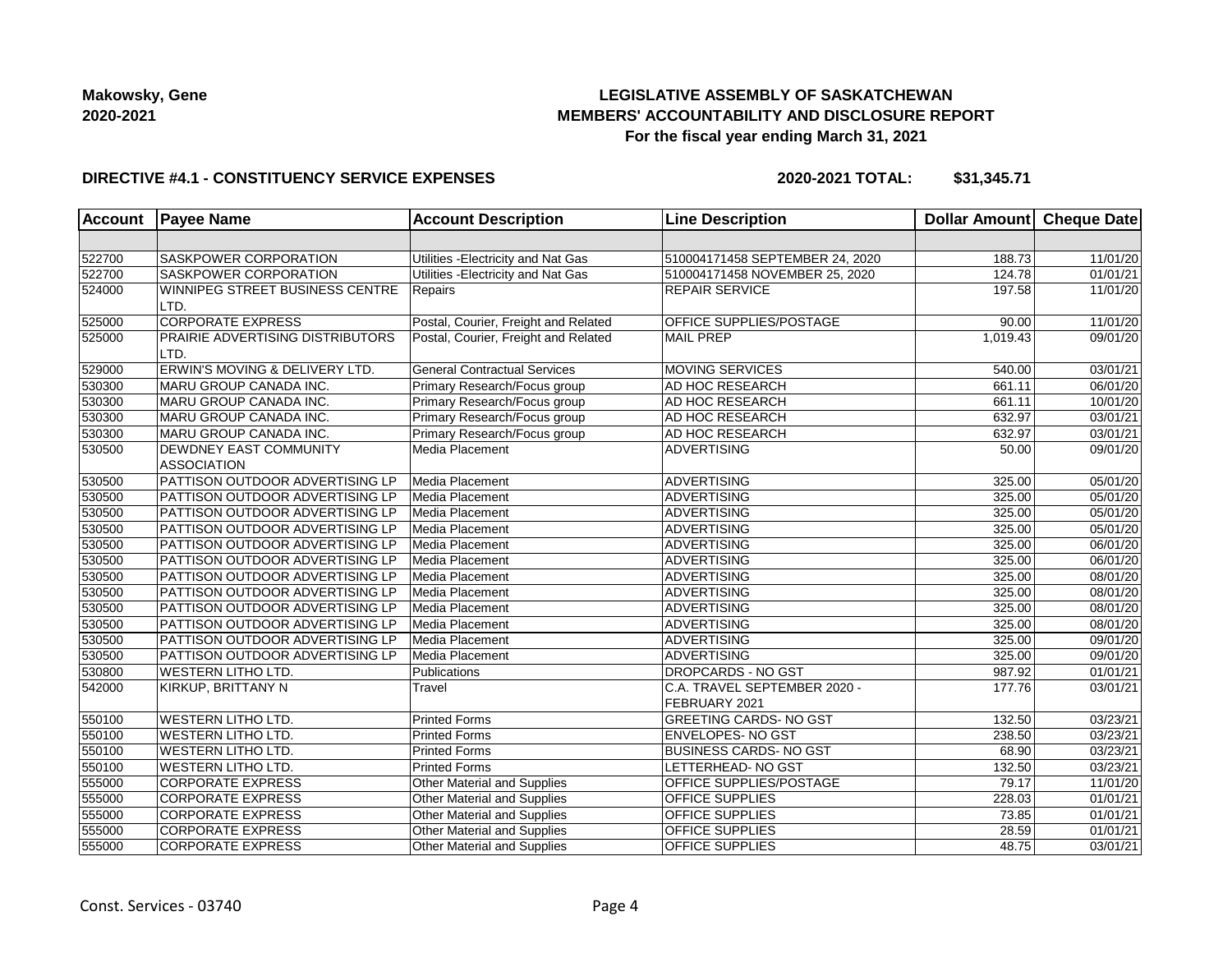## **LEGISLATIVE ASSEMBLY OF SASKATCHEWAN MEMBERS' ACCOUNTABILITY AND DISCLOSURE REPORT For the fiscal year ending March 31, 2021**

### **DIRECTIVE #4.1 - CONSTITUENCY SERVICE EXPENSES**

**2020-2021 TOTAL: \$31,345.71**

| <b>Account</b> | <b>Payee Name</b>                             | <b>Account Description</b>         | <b>Line Description</b> | Dollar Amount | <b>Cheque Date</b> |
|----------------|-----------------------------------------------|------------------------------------|-------------------------|---------------|--------------------|
|                |                                               |                                    |                         |               |                    |
| 555000         | <b>CORPORATE EXPRESS</b>                      | <b>Other Material and Supplies</b> | <b>OFFICE SUPPLIES</b>  | 66.28         | 03/01/21           |
| 555000         | <b>CORPORATE EXPRESS</b>                      | <b>Other Material and Supplies</b> | <b>OFFICE SUPPLIES</b>  | 281.59        | 03/01/21           |
| 555000         | CULLIGAN STEWART WATER COND SK<br>LTD.        | Other Material and Supplies        | <b>OFFICE SUPPLIES</b>  | 41.50         | 06/01/20           |
| 555000         | <b>CULLIGAN STEWART WATER COND SK</b><br>LTD. | <b>Other Material and Supplies</b> | <b>OFFICE SUPPLIES</b>  | 0.70          | 11/01/20           |
| 555000         | CULLIGAN STEWART WATER COND SK<br>LTD.        | <b>Other Material and Supplies</b> | <b>OFFICE SUPPLIES</b>  | 0.70          | 11/01/20           |
| 555000         | <b>CULLIGAN STEWART WATER COND SK</b><br>LTD. | <b>Other Material and Supplies</b> | <b>OFFICE SUPPLIES</b>  | 35.00         | 11/01/20           |
| 555000         | CULLIGAN STEWART WATER COND SK<br>LTD.        | <b>Other Material and Supplies</b> | <b>OFFICE SUPPLIES</b>  | 41.50         | 11/01/20           |
| 555000         | <b>CULLIGAN STEWART WATER COND SK</b><br>LTD. | Other Material and Supplies        | <b>OFFICE SUPPLIES</b>  | 35.00         | 01/01/21           |
| 555000         | KIRKUP, BRITTANY N                            | <b>Other Material and Supplies</b> | <b>OFFICE SUPPLIES</b>  | 64.95         | 03/01/21           |
| 555000         | SIMPKINS, SHERRY L                            | <b>Other Material and Supplies</b> | <b>OFFICE SUPPLIES</b>  | 323.66        | 03/31/21           |
| 564300         | SIMPKINS, SHERRY L                            | Computer Hardware - Exp.           | <b>LAPTOP</b>           | 1,332.83      | 03/31/21           |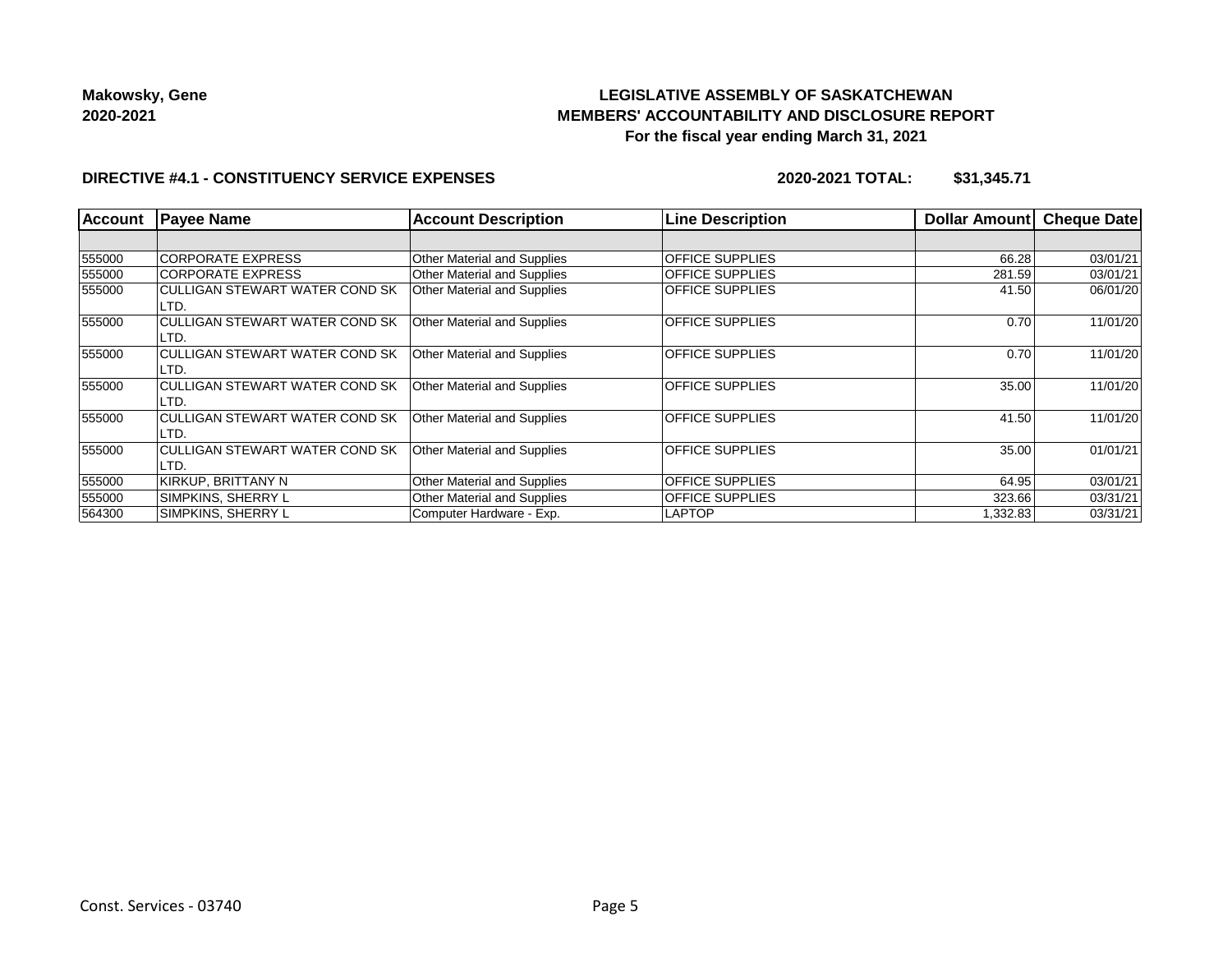## **LEGISLATIVE ASSEMBLY OF SASKATCHEWAN MEMBERS' ACCOUNTABILITY AND DISCLOSURE REPORT For the fiscal year ending March 31, 2021**

#### **DIRECTIVE #6 - CONSTITUENCY ASSISTANT EXPENSES**

**2020-2021 TOTAL: \$50,894.92**

| <b>Account</b> | <b>Payee Name</b><br><b>Account Description</b> |                                  | Dollar Amount Cheque Date |          |  |
|----------------|-------------------------------------------------|----------------------------------|---------------------------|----------|--|
|                |                                                 |                                  |                           |          |  |
| 513000         | KIRKUP, BRITTANY N                              | Out-of-Scope Permanent           | 0.00                      | 04/01/20 |  |
| 513000         | KIRKUP, BRITTANY N                              | Out-of-Scope Permanent           | $-858.88$                 | 04/13/20 |  |
| 513000         | KIRKUP, BRITTANY N                              | Out-of-Scope Permanent           | 2,394.88                  | 04/14/20 |  |
| 513000         | KIRKUP, BRITTANY N                              | Out-of-Scope Permanent           | 1,920.00                  | 05/01/20 |  |
| 513000         | KIRKUP, BRITTANY N                              | Out-of-Scope Permanent           | 1,920.00                  | 05/13/20 |  |
| 513000         | KIRKUP, BRITTANY N                              | Out-of-Scope Permanent           | 1,920.00                  | 05/27/20 |  |
| 513000         | KIRKUP, BRITTANY N                              | Out-of-Scope Permanent           | 1,920.00                  | 06/10/20 |  |
| 513000         | KIRKUP, BRITTANY N                              | Out-of-Scope Permanent           | 1,920.00                  | 06/24/20 |  |
| 513000         | KIRKUP, BRITTANY N                              | Out-of-Scope Permanent           | 1,920.00                  | 07/08/20 |  |
| 513000         | KIRKUP, BRITTANY N                              | Out-of-Scope Permanent           | 1,920.00                  | 07/22/20 |  |
| 513000         | KIRKUP, BRITTANY N                              | Out-of-Scope Permanent           | 1,920.00                  | 08/05/20 |  |
| 513000         | KIRKUP, BRITTANY N                              | Out-of-Scope Permanent           | 1,920.00                  | 08/19/20 |  |
| 513000         | KIRKUP, BRITTANY N                              | Out-of-Scope Permanent           | 1,920.00                  | 09/02/20 |  |
| 513000         | KIRKUP, BRITTANY N                              | Out-of-Scope Permanent           | 1,920.00                  | 09/16/20 |  |
| 513000         | KIRKUP, BRITTANY N                              | Out-of-Scope Permanent           | 1,920.00                  | 10/01/20 |  |
| 513000         | KIRKUP, BRITTANY N                              | Out-of-Scope Permanent           | 4,224.00                  | 10/06/20 |  |
| 513000         | KIRKUP, BRITTANY N                              | Out-of-Scope Permanent           | 1,728.00                  | 11/10/20 |  |
| 513000         | KIRKUP, BRITTANY N                              | Out-of-Scope Permanent           | 1,920.00                  | 11/24/20 |  |
| 513000         | KIRKUP, BRITTANY N                              | Out-of-Scope Permanent           | 1,920.00                  | 12/09/20 |  |
| 513000         | KIRKUP, BRITTANY N                              | Out-of-Scope Permanent           | 1,920.00                  | 12/22/20 |  |
| 513000         | KIRKUP, BRITTANY N                              | Out-of-Scope Permanent           | 1,920.00                  | 01/06/21 |  |
| 513000         | KIRKUP, BRITTANY N                              | Out-of-Scope Permanent           | 1,920.00                  | 01/20/21 |  |
| 513000         | KIRKUP, BRITTANY N                              | Out-of-Scope Permanent           | 1,920.00                  | 02/03/21 |  |
| 513000         | KIRKUP, BRITTANY N                              | Out-of-Scope Permanent           | 3,302.40                  | 02/17/21 |  |
| 513000         | KIRKUP, BRITTANY N                              | Out-of-Scope Permanent           | 1,920.00                  | 03/03/21 |  |
| 513000         | KIRKUP, BRITTANY N                              | Out-of-Scope Permanent           | 3,638.82                  | 03/17/21 |  |
| 513000         | SIMPKINS, SHERRY L                              | Out-of-Scope Permanent           | 479.28                    | 04/07/21 |  |
| 513000         | SIMPKINS, SHERRY L                              | Out-of-Scope Permanent           | 718.92                    | 04/09/21 |  |
| 519900         | None (Default)                                  | Change in Y/E Accrued Empl Leave | $-1,280.00$               | 04/20/20 |  |
|                |                                                 | <b>Entitlements</b>              |                           |          |  |
| 519900         | None (Default)                                  | Change in Y/E Accrued Empl Leave | 67.50                     | 04/14/21 |  |
|                |                                                 | Entitlements                     |                           |          |  |